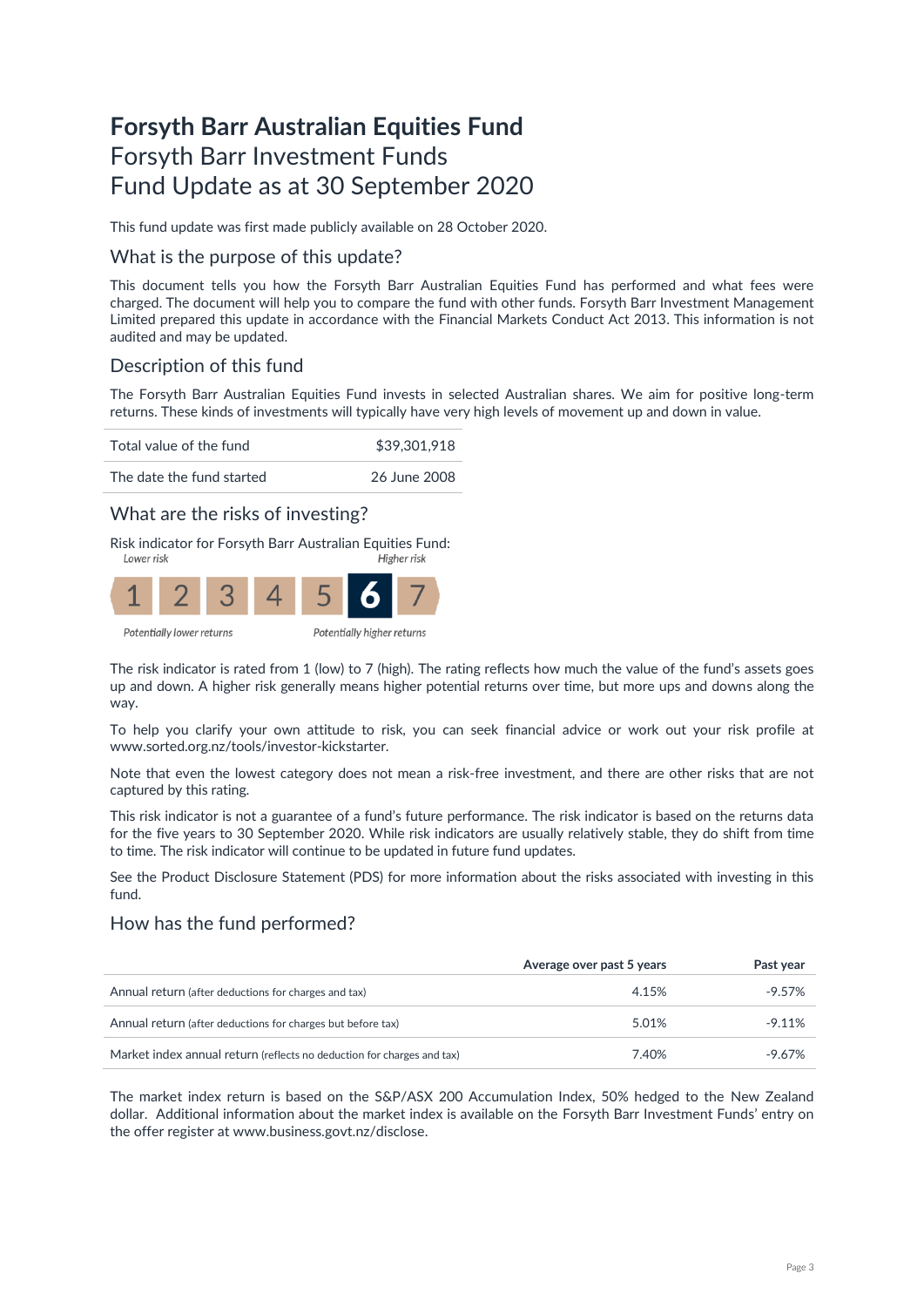#### Annual return graph



This shows the return after fund charges and tax for each of the last 10 years ending 31 March. The last bar shows the average annual return for the last 10 years, up to 30 September 2020.

Important: This does not tell you how the fund will perform in the future.

Returns in this update are after tax at the highest prescribed investor rate (PIR) of tax for an individual New Zealand resident. Your tax may be lower.

#### What fees are investors charged?

Investors in the Forsyth Barr Australian Equities Fund are charged fund charges. In the year to 31 March 2020 these were:

|                                                       | % of net asset value <sup>1</sup> |
|-------------------------------------------------------|-----------------------------------|
| Total fund charges                                    | 1.33%                             |
| Which are made up of:                                 |                                   |
| Total management and administration charges including | 1.33%                             |
| Manager's basic fee                                   | 1.28%                             |
| Other management and administration charges           | 0.05%                             |
| Total performance-based fees                          | 0.00%                             |
|                                                       | Dollar amount per investor        |
| Other charges                                         | \$0.00                            |

Investors are not currently charged any other fees. See the PDS for more information about fees. Small differences in fees and charges can have a big impact on your investment over the long term.

#### **Example of how this applies to an investor**

Jane had \$10,000 in the fund at the start of the year and did not make any further contributions. At the end of the year, Jane incurred a loss after fund charges were deducted but before tax of \$911 (that is -9.11% of her initial \$10,000). This gives Jane a total loss after tax of \$957 for the year.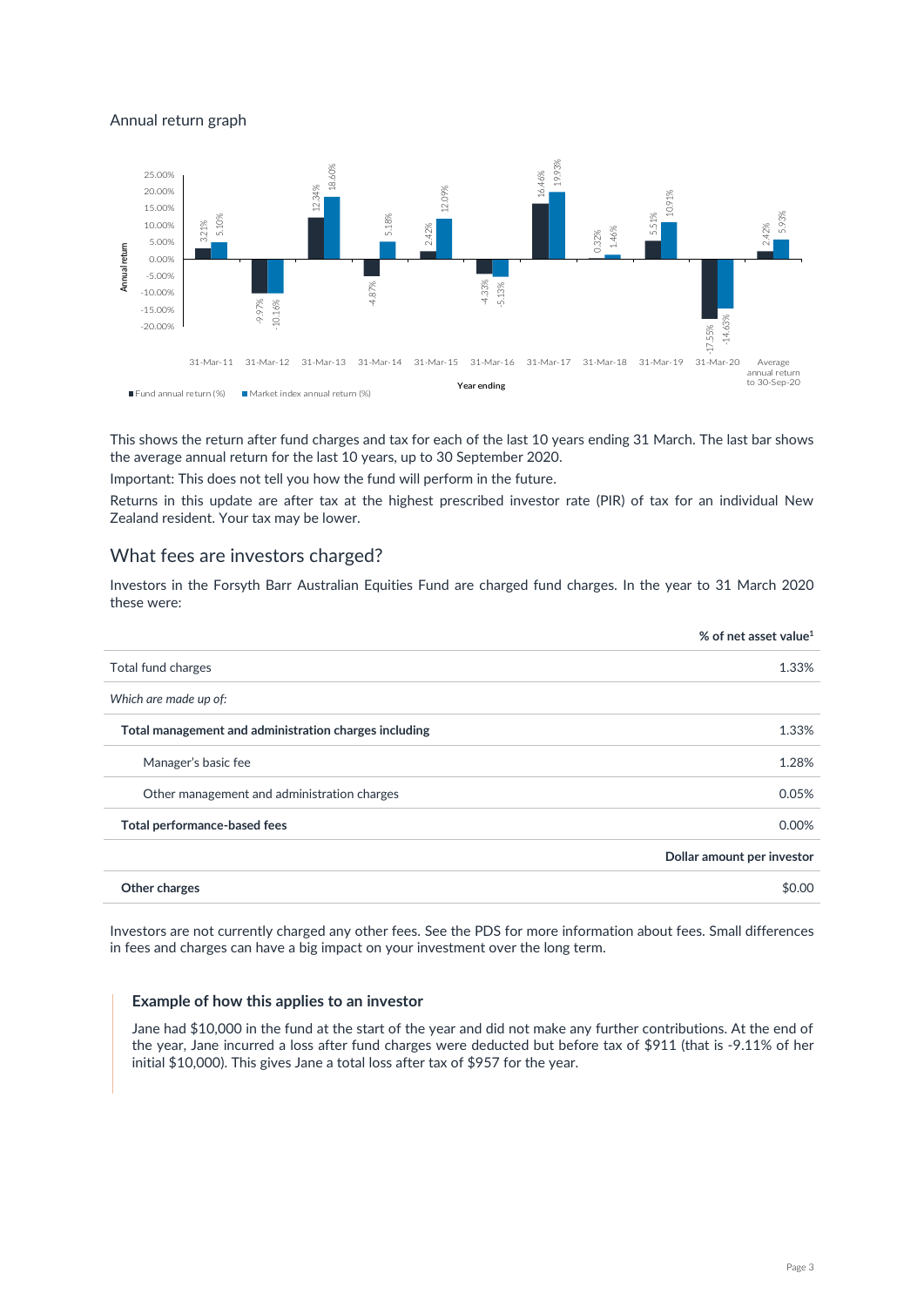# What does the fund invest in?

This shows the types of assets that the fund invests in.



#### Actual investment mix

#### Target investment mix

| Cash and cash equivalents    | 5.00%    |
|------------------------------|----------|
| New Zealand fixed interest   | 0.00%    |
| International fixed interest | 0.00%    |
| Australasian equities        | 85.00%   |
| International equities       | 0.00%    |
| Listed property              | 10.00%   |
| Unlisted property            | $0.00\%$ |
| Commodities                  | $0.00\%$ |
| Other                        | 0.00%    |

|     | <b>Note</b> 2 |  |  |  |
|-----|---------------|--|--|--|
|     |               |  |  |  |
|     |               |  |  |  |
| . . |               |  |  |  |

Top 10 investments

|    | Name                                      | Percentage of<br>fund net assets | <b>Type</b>               | Country     | <b>Credit rating</b><br>(if applicable) |
|----|-------------------------------------------|----------------------------------|---------------------------|-------------|-----------------------------------------|
| 1  | <b>CSL Limited</b>                        | 10.14%                           | Australasian equities     | Australia   |                                         |
| 2  | <b>BHP Group Limited</b>                  | 6.88%                            | Australasian equities     | Australia   |                                         |
| 3  | Commonwealth Bank of Australia<br>Limited | 5.13%                            | Australasian equities     | Australia   |                                         |
| 4  | <b>Westpac Banking Corporation Ltd</b>    | 4.48%                            | Australasian equities     | Australia   |                                         |
| 5  | National Australia Bank Limited           | 3.68%                            | Australasian equities     | Australia   |                                         |
| 6  | ANZ transactional bank account            | 3.52%                            | Cash and cash equivalents | New Zealand | AA-                                     |
| 7  | <b>Wesfarmers Limited</b>                 | 3.37%                            | Australasian equities     | Australia   |                                         |
| 8  | Telstra Corp                              | 3.34%                            | Australasian equities     | Australia   |                                         |
| 9  | <b>Woolworths Ltd</b>                     | 3.17%                            | Australasian equities     | Australia   |                                         |
| 10 | Downer EDI Limited                        | 2.97%                            | Australasian equities     | Australia   |                                         |
|    |                                           |                                  |                           |             |                                         |

The top 10 investments make up 46.68% of the fund.

We actively manage the fund's foreign currency exposures. As at 30 September 2020, these exposures represented 96.48% of the value of the fund. After allowing for foreign currency hedges in place, 62.47% of the value of the fund was unhedged and exposed to foreign currency risk.